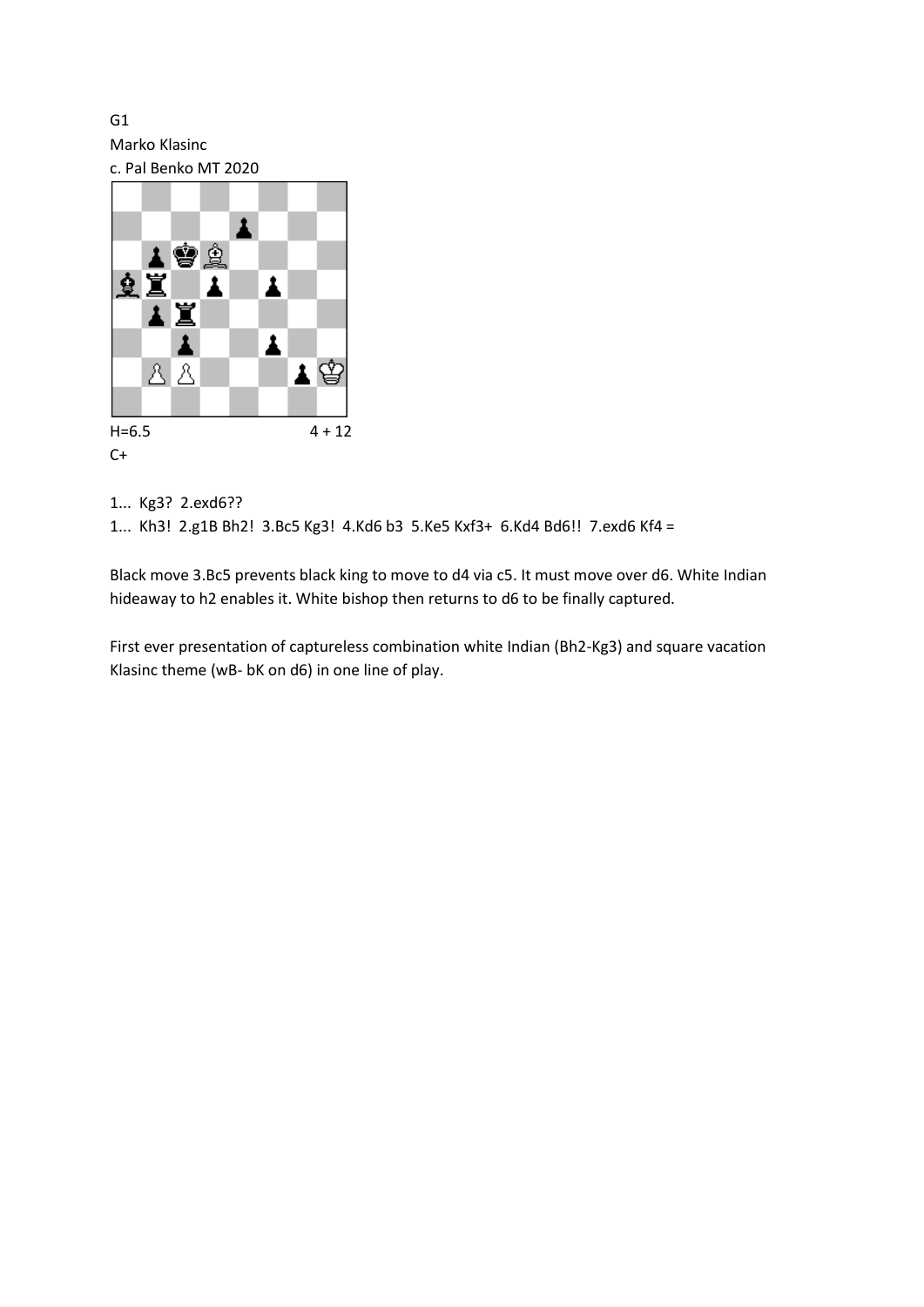G2 Marko Klasinc

c. Pal Benko MT 2020 1 1  $\blacktriangle$ ĝ ġ 9  $H=8.5$  2 + 11



1... Bd2 2.c1R! Bxe1 3.Kxe1 Kg2 4.d2 Kf3 5.Kf1 Kxe3 6.e1Q+! Kd3 7.Qe4+ Kxd2 8.Qh1 Kxc1 9.g2  $Kxd1 =$ 

Sacrifice of the only white piece. Two black promotions. From the diagram position it looks that only Pd3 and Pg3 should be removed to achieve stalemate.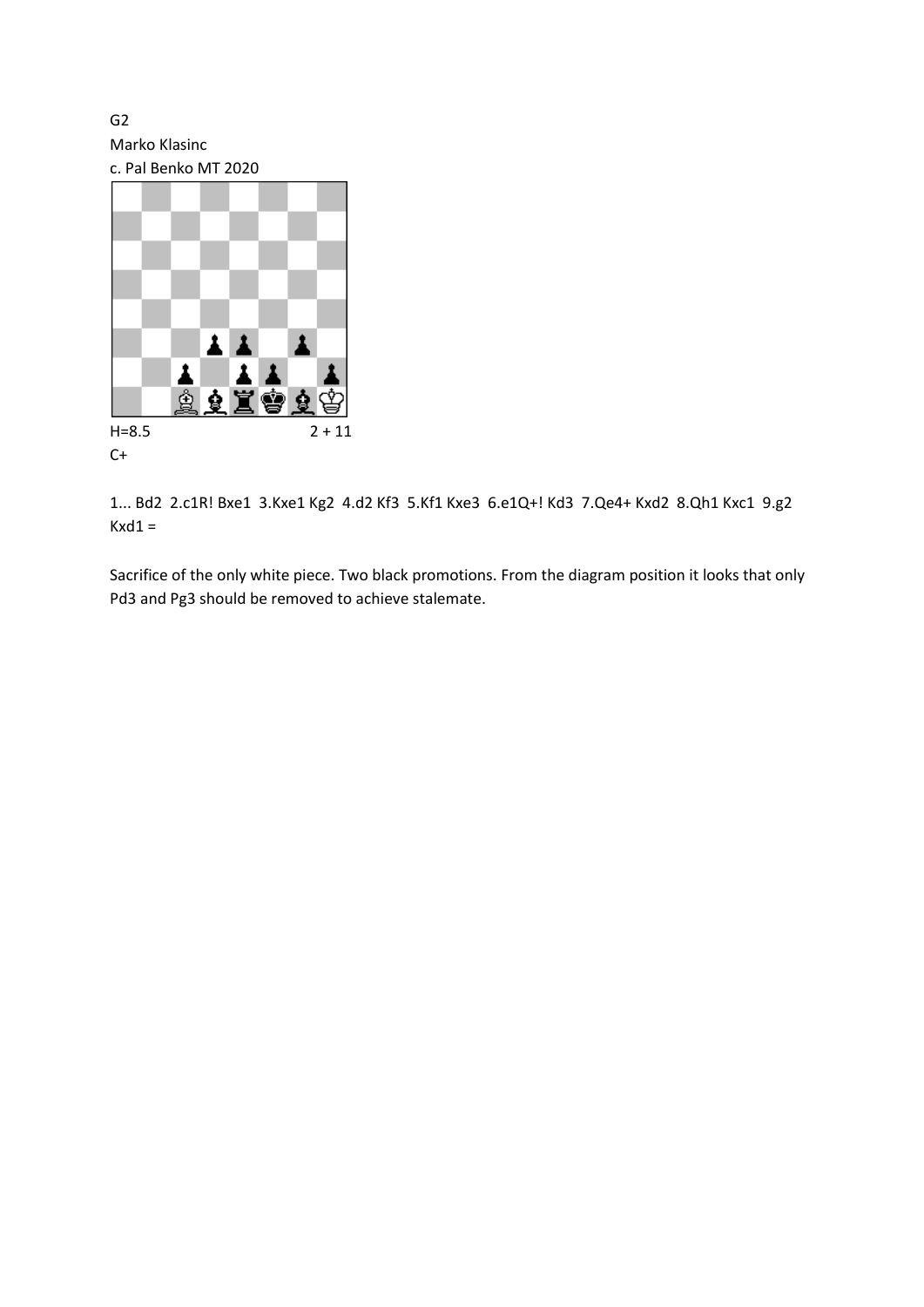G3 Marko Klasinc

c. 240 TT SuperProblem 2020



1... Bxb2+ 2.Rxb2+ (2.Bxb2? stalemate!) Kc1 3.Rc2+ Kd1 4.Rc3 dxc3 5.d2 Kxd2 6.b2 Kc2 7.b3+ Kb1 =

Rundlauf of White King.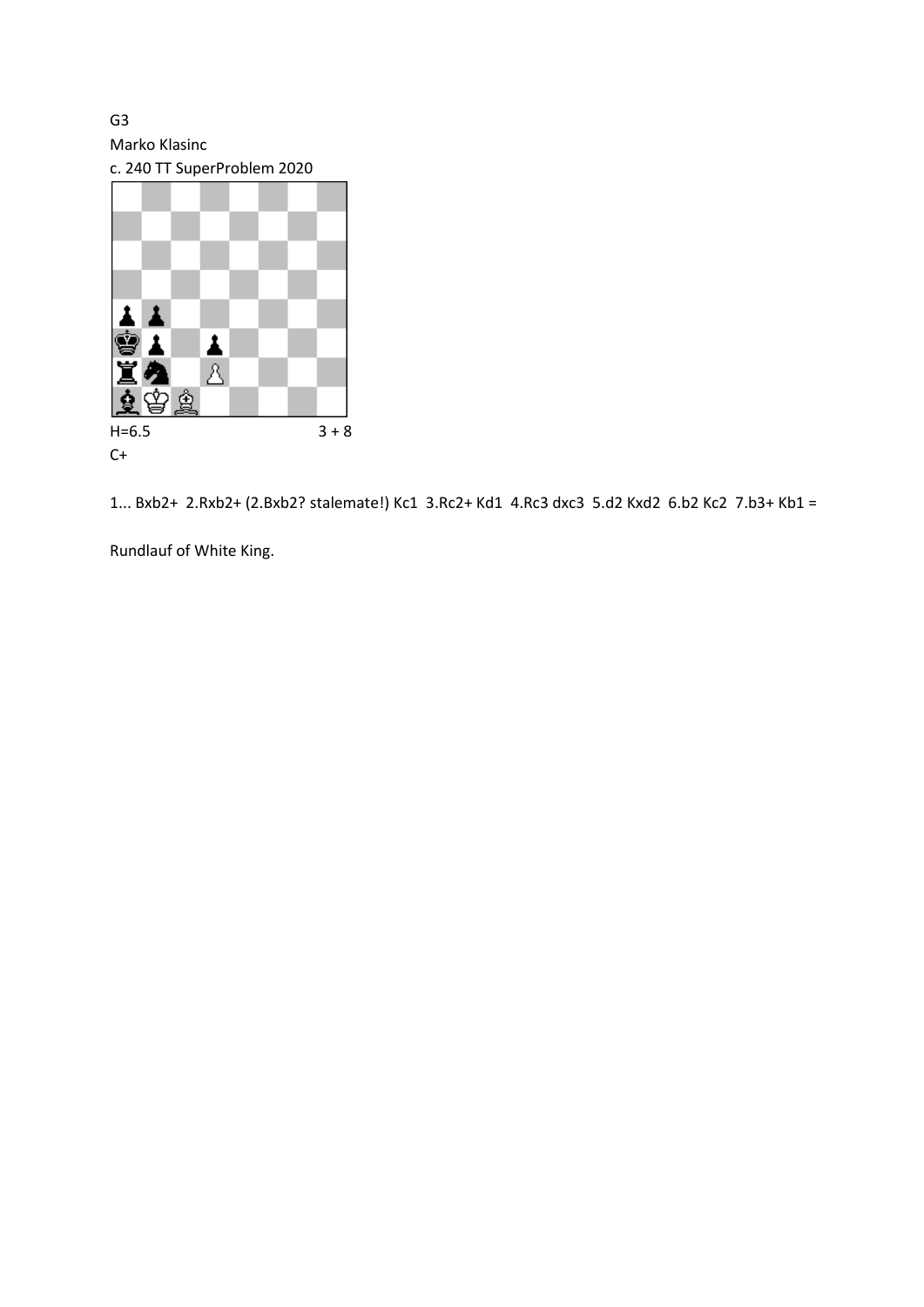G4 Marko Klasinc

2<sup>nd</sup> H.M. 240 TT SuperProblem 2020



1... Ke6! 2.Kf4 Be8! 3.Rg3 Bb5 4.Rg1 Bf1! 5.Kg3 Bh3 6.Re1+ Kf5 7.Re5+ Kxe5 =

Klasinc theme wK-wR on g3.

Theme of TT: In a diagram position of hs=N.5, White is already stalemated.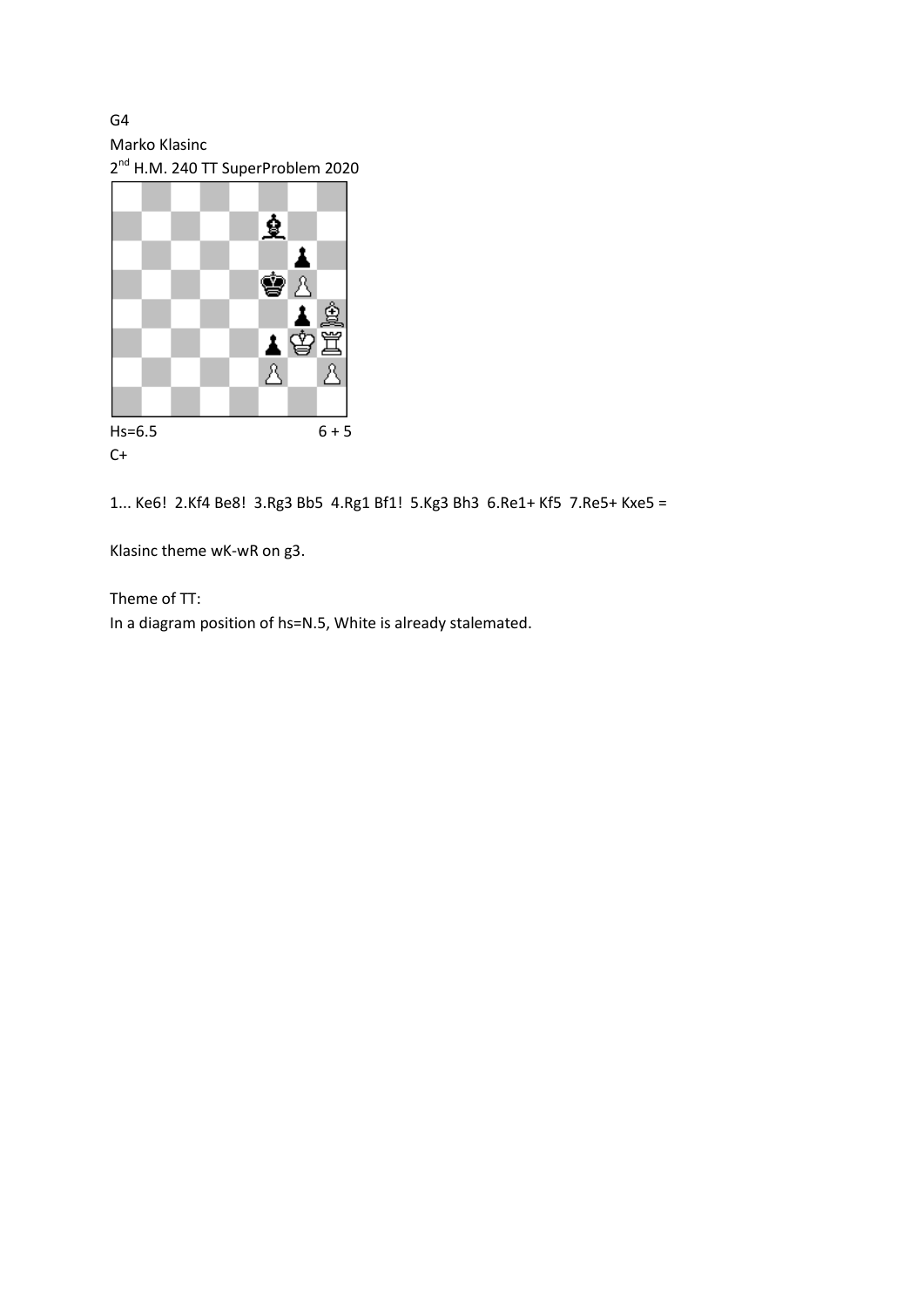Marko Klasinc

G5

7<sup>th</sup> H.M. 240 TT SuperProblem 2020



 $C+$ 

a) diagram:

1... Bf6 2.h8R Bg5 3.Kg7 Ke7 4.Kh7 Kf8 & 5.d8Q+ Bxd8 =

b) final position of a):

1... Sf6+ 2.Kxh6 Sxg8+ 3.Kxh5 Kg7 4.f8Q+ Kxh8 & 5.Qg7+ Kxg7 =

c) final position of b) 1... Sf3 2.Kg4 Bb6 3.Kh3 Bg1 4.Kg2 h3+ & 5.Kh1  $\sim$  =

Theme of TT: In a diagram position of hs=N.5, White is already stalemated.